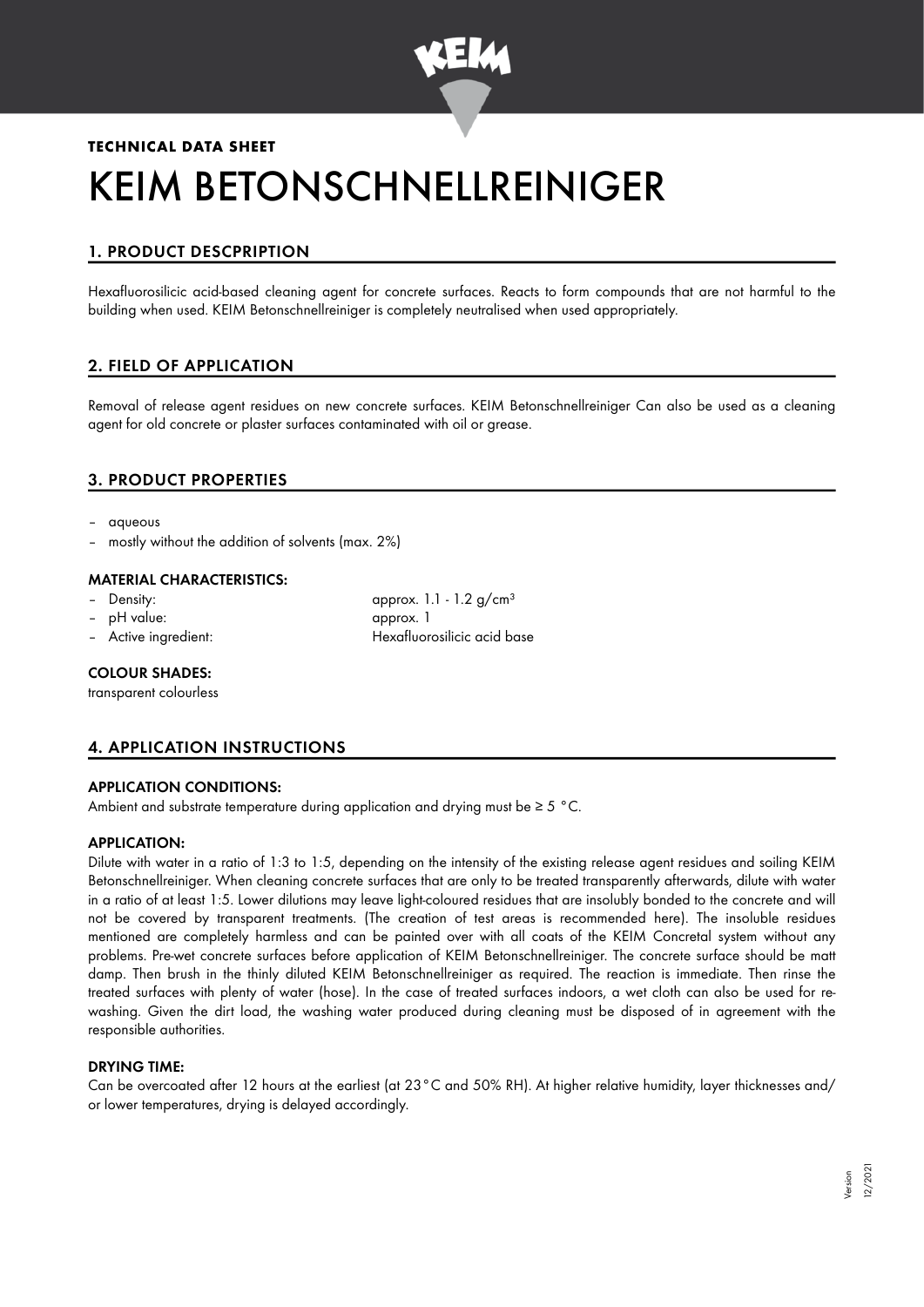#### CONSUMPTION:

approx. 0,05 l/m² for a single coating.

These material consumption values are guide values for smooth substrates. Exact consumption values must be determined by means of test areas.

#### CLEANING OF TOOLS:

Clean immediately with water.

## 5. PACKAGING

| <b>Container content</b> | Unit of measure | Quantity on pallet | Type of container |
|--------------------------|-----------------|--------------------|-------------------|
|                          |                 | 24                 | jerry can         |
|                          |                 | 96                 | jerry can         |

## 6. STORAGE

| max. storage time | <b>Storage conditions</b>                                                                   |
|-------------------|---------------------------------------------------------------------------------------------|
| 12 months         | keep container tightly sealed.<br>cool<br>frost-free<br>protected from heat and direct sun. |

#### 7. DISPOSAL

For disposal information refer to section 13 of the safety data sheet.

### EC WASTE CODE:

Waste code: 06 01 06\*

#### 8. SAFETY INSTRUCTIONS

Please, refer to the Material Safety Data Sheet.

#### GISCODE:

GIS code: GF 50

## 9. GENERAL INFORMATION

Cover surfaces not to be treated, especially glass, ceramics and natural stone. Any splashes on surrounding surfaces or traffic areas must be rinsed off immediately with plenty of water.

Mixing with products not part of the system or other foreign additives is not permitted.

#### 10. CERTIFICATES & QUALITY SEALS